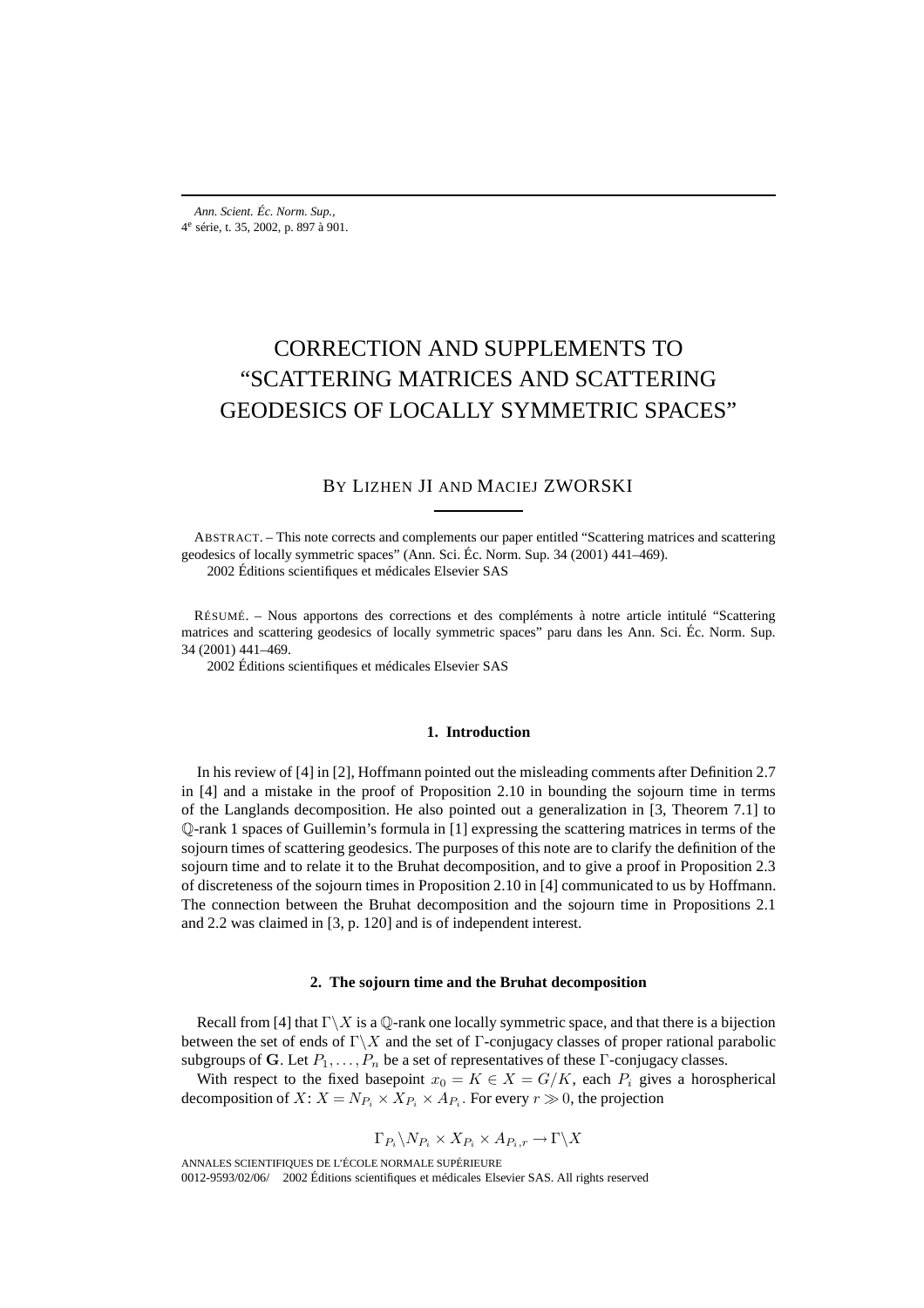is an embedding, and  $\Gamma \backslash X$  admits a disjoint decomposition

$$
\Gamma\backslash X=\omega_0\cup \coprod_{i=1}^n \Gamma_{P_i}\backslash N_{P_i}\times X_{P_i}\times A_{P_i,r},
$$

where  $\omega_0 = \omega_0(r)$  is a compact submanifold with boundary.

For a scattering geodesic  $\gamma$  from the end of  $P_j$  to the end of  $P_j$ , there exists  $r_0(\gamma)$  such that for  $r \ge r_0(\gamma)$ , the intersection of  $\gamma$  with  $\Gamma_{P_i} \setminus N_{P_i} \times X_{P_i} \times A_{P_i,r}$  is a ray of the form  $\gamma(t)=(n,m, e^{H_0+tH})$ , for some  $n \in N_{P_i}, m \in X_{P_i}, H_0 \in \mathfrak{a}_{P_i}, H \in \mathfrak{a}_{P_i}^+$ , and the intersection with the end  $\Gamma_{P_i} \backslash N_{P_i} \times X_{P_j} \times A_{P_j,r}$  is of a similar form.

Denote the boundary of the end  $\Gamma_{P_i} \backslash N_{P_i} \times X_{P_i} \times A_{P_i,r}$  by  $Y_{P_i,r}$ . Then for  $r > r_0(\gamma)$ , the geodesic  $\gamma(t)$  intersects each of  $Y_{P_i,r}$ ,  $Y_{P_j,r}$  at only one point, denoted by  $\gamma(t_2(\gamma)), \gamma(t_1(\gamma))$ respectively, and the length of the geodesic segment of  $\gamma$  between  $Y_{P_i,r}$  and  $Y_{P_j,r}$  is equal to  $t_2(\gamma) - t_1(\gamma)$ . This length depends on r, but  $t_2(\gamma) - t_1(\gamma) - 2r$  is canonical and is the sojourn time of  $\gamma$ .

The comments after Definition 2.7 in [4] was meant to convey this picture in an imprecise way. As pointed out by the reviewer, it should be emphasized that the height  $r_0(\gamma)$  of the cusp neighborhoods depends on the geodesic  $\gamma$ , and when  $\gamma$  varies, there is no uniform upper bound on  $r_0(\gamma)$ , and one cannot choose one fixed large r or a fixed compact core  $\omega_0(r)$  and define the sojourn times of all scattering geodesics this way. This unboundedness of  $r_0(\gamma)$  can be seen clearly when  $X$  is the Poincaré upper half plane.

On the other hand, for purposes in Section 4, Eq.  $(4.4)$ , we need to fix a sufficiently large r and define the sojourn time with respect to the fixed horocycles  $Y_{P_i,r}, Y_{P_j,r}$ . Then the correction definition is given in Definition 2.7, or formulated slightly differently by the reviewer.

To relate the sojourn time to the Bruhat decomposition, we need to lift the scattering geodesics to X. The disjoint decomposition  $\Gamma \backslash X = \omega_0(r) \cup \prod_{i=1}^n \Gamma_{P_i} \backslash N_{P_i} \times X_{P_i} \times A_{P,r}$  lifts a Γ-equivariant disjoint decomposition  $X = X_r \cup \coprod_P N_P \times X_P \times A_{P,r(P)}$ , where  $X_r$  is a closed submanifold with  $\Gamma \backslash X_r = \omega_0(r)$ , and P runs over all rational parabolic subgroups. For  $P \in \{P_1, \ldots, P_n\}, r(P) = r$ , and for other P,  $r(P)$  is determined by the Γ-action on X. In fact, a formula for  $r(\gamma P_i)$ ,  $\gamma \in \Gamma$ , is given in [5, p. 330]. Then a scattering geodesic  $\gamma$  between the ends of  $P_i, P_j$  is lifted to a geodesic  $\tilde{\gamma}$  in X which intersects the horospheres  $N_{P_i} \times X_{P_j} \times \partial A_{P_i, r(P_i)}$ and  $N_{\delta P_i} \times X_{\delta P_j} \times \partial A_{\delta P_i, r(\delta P_j)}$ , for some  $\delta \in \Gamma$ , each at a unique point, and the distance between these two points along  $\tilde{\gamma}$  is equal to  $t_2(\gamma) - t_1(\gamma)$ , the prenormalized sojourn time of  $\gamma$ . The lift  $\tilde{\gamma}$  is also called a scattering geodesic between  $P_i$ ,  ${}^{\delta}P_j$ , and its sojourn time is defined to be equal to that of  $\gamma$ .

*Remark.* – Since the formula for  $r(\gamma P)$  in [5, p. 330] is given in terms of the split component of  $\gamma$  in the Langlands decomposition, it was misused in Proposition 2.10 and other places in [4] to conclude that the sojourn time is bounded from below up to a constant by the norm of this split component. Actually, the problem is that when  $\gamma$  varies, the  $N_{P_i}, X_{P_i}$  components of the intersection points of  $\tilde{\gamma}$  with the horosphere are not necessarily bounded, and hence the desired bound is not true.

To prove this relation, we consider two cases: from one end to itself, and to another end. For the first case, fix one rational parabolic subgroup  $P_i$ . Then for any  $\gamma \in \Gamma - \Gamma_{P_i}$ ,  $P_i$ ,  $\gamma P_i$  are distinct. As proved in Proposition 2.10 in [4], there is a common split component of  $P_i$  and  $\gamma P_i$ , and this common split component gives a smooth family of scattering geodesics in X between  $P_i$ and  $\gamma_{i}$  of the same sojourn time, which projects to a family from the end of  $P_i$  to itself. As pointed out by the reviewer (see also [3, p. 120]), this sojourn time can be computed by the Bruhat decomposition of  $\gamma$ .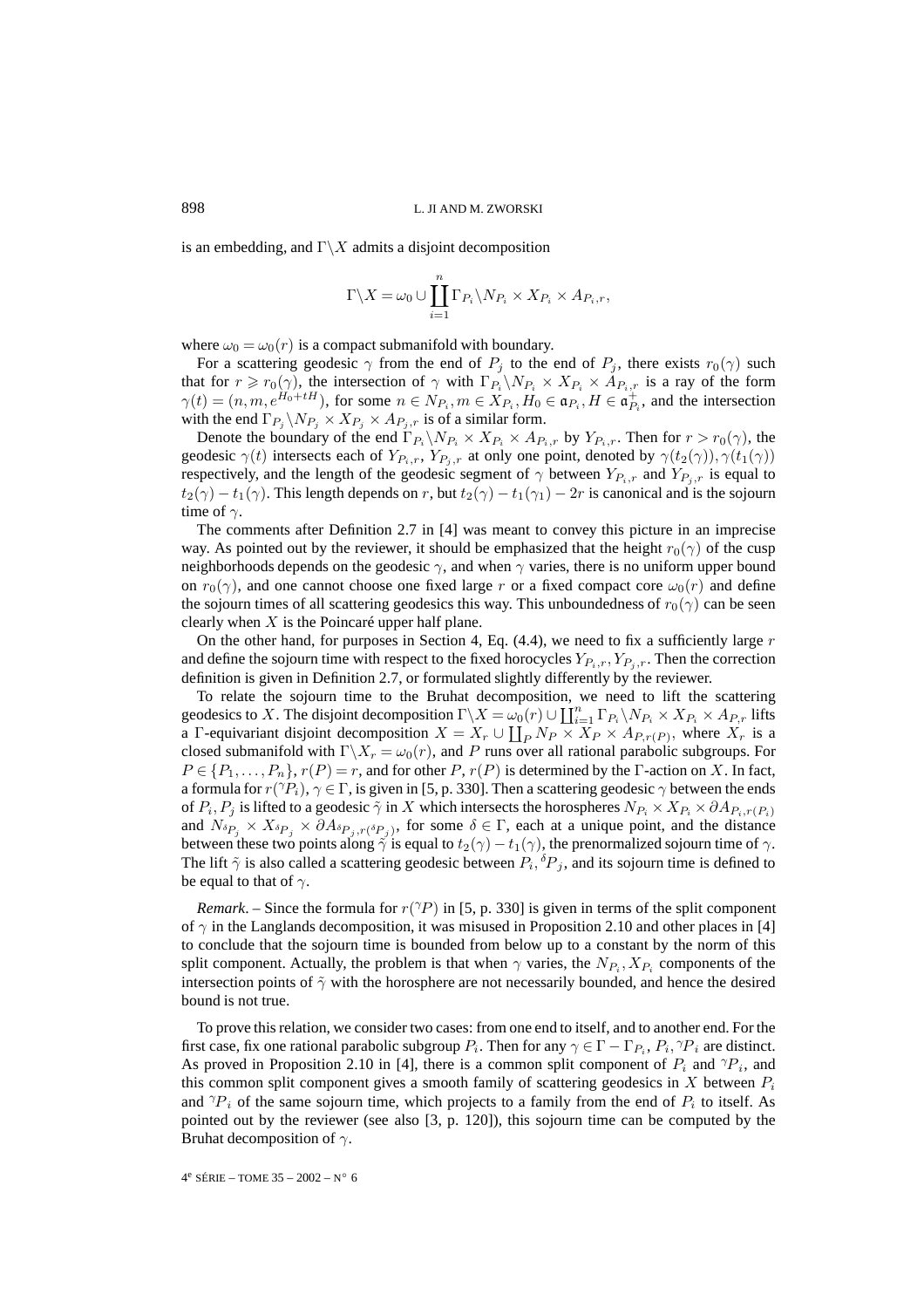Precisely, write  $\gamma = u_2 a m w u_1$ , where  $u_1, u_2 \in N_{P_i}$ ,  $a \in A_{P_i}$ ,  $m \in M_{P_1}$ , and  $w \in K$  is a representative in the normalizer of  $A_{P_i}$  of the nontrivial element of the Weyl group. Since  ${}^{\gamma}P_i \neq P_i$ , w is nontrivial.

PROPOSITION 2.1. – *In the above notation, the sojourn time of the scattering geodesics between*  $P_i$  *and*  $\gamma P_i$  *is equal to*  $\|\log a\|$ *.* 

*Proof.* – Let  $P' = \gamma P_i$ . Then  $u_2^{-1}P' = \alpha m w u_1 P_i = \alpha m w P_i \supset \alpha m w A_{P_i} = A_{P_i}$ . This implies that  $P' \supset {}^{u_2}A_{P_i}$ . Clearly,  $P_i \supset {}^{u_2}A_{P_i}$ , and hence  ${}^{u_2}A_{P_i}$  is a common split component of  $P'$  and  $P_i$ .

It should be pointed out that the original split component  $A_{P_i}$  is with respect to the basepoint  $x_0$ , i.e., stable under the Cartan involution associated with  $x_0$ , and the new split component  $^{u_2}A_{P_i}$  is with respect to the new basepoint  $u_2x_0$ . The Langlands decomposition of  $P_i$ with respect to the basepoint  $u_2x_0$  are  $u_2$ -conjugates of the decomposition  $P_i = N_{P_i} M_{P_i} A_{P_i}$ , and hence the family of scattering geodesics between  $P_i, P'$  is of the form  $u_2e^{tH}m_2x_0$ , where  $m_2 \in M_{P_i}$ ,  $e^H \in A_{P_i}$ , since  $u_2e^H m_2x_0 = {}^{u_2}(e^H) {}^{u_2}m_2 u_2x_0$ , and  ${}^{u_2}(e^H)$ ,  ${}^{u_2}m_2$  are the Langlands coordinates with respect to the basepoint  $u_2x_0$ .

To compute the sojourn time, we need to determine the level of the horosphere which contains the point  $\gamma^{-1}(u_2e^Hm_2x_0)$ , where  $e^H \in \partial A_{P',r(P')}$ , since the sojourn time can be computed by the  $\Gamma$ -equivariant decomposition of X as mentioned above. By definition,

$$
\gamma^{-1}(u_2 e^H m_2 x_0) = u_1^{-1} w^{-1} m^{-1} a^{-1} u_2^{-1} u_2 e^H m_2 x_0 = u_1^{-1} w^{-1} m^{-1} a^{-1} e^H m_2 x_0
$$
  
=  $u_1^{-1} a e^{-H} m_1 x_0$ ,

where  $m_1 = w^{-1}m^{-1}m_2w$  is an element of  $M_{P_i}$ , and hence the  $A_{P_i}$ -component of  $\gamma^{-1}(u_2e^Hm_2x_0)$  is equal to  $ae^{-H}$ . This implies that the distance between the two horospheres of  $P_i$ , P' is equal to  $\|\log a\| + 2r$ , and hence the sojourn time of this family of scattering geodesics in X is equal to  $\|\log a\|$ .

Fix a distinct pair of ends of  $\Gamma\backslash X$  and the corresponding parabolic subgroups  $P_i, P_j$ . For any  $\gamma \in \Gamma$ , the pair  $P_j$ ,  $\gamma P_i$  are still distinct. Choose  $k \in K$  such that  ${}^k P_i = P_j$ . Write the Bruhat decomposition  $k^{-1}\gamma = u_2 a m w u_1$  as above, or equivalently  $\gamma = u_2 a m w u_1$ , where  $u_1, u_2 \in N_{P_1}$ ,  $a \in A_{P_i}$ ,  $m \in M_{P_i}$ , w is the nontrivial element. Since the pair  $(P_j, \gamma P_i) = {^{k}P_i, \gamma P_i}$  is conjugate to  $(P_i, k^{-1} \gamma P_i)$ , by the same argument as above, we can prove the following result.

**PROPOSITION** 2.2. – *For a pair of distinct*  $\Gamma$ -conjugacy classes  $P_i$ ,  $P_j$  *and any*  $\gamma \in \Gamma$ *, the sojourn time of the family of scattering geodesics between*  $P_i$  *and*  $\gamma P_i$  *is equal to*  $\|\log a\|$  *in the above notation.*

Once we have identified the sojourn times with the norms  $\|\log a\|$  as above, the second statement of Proposition 2.10 in [4] of discreteness of sojourn times follows from Lemma 6.1 in [3], which proves the discreteness of such norms  $\|\log a\|$ . Since the proof of Lemma 6.1 is complicated, we include a direct proof communicated to us by Hoffmann.

PROPOSITION 2.3. – *For every pair of ends of* Γ\X*, not necessarily distinct, the set of sojourn times of families of scattering geodesics between them is discrete with finite multiplicity.*

*Proof.* – For each rational parabolic subgroup P, let  $C_{P,r} = N_P \times X_P \times A_{P,r}$ . Then the  $\varepsilon$ -neighborhood of  $C_{P,r}$  in X is equal to  $C_{P,r-\varepsilon}$ . Since P has Q-rank 1, there exists a compact subset  $\omega \subset N_P \times X_P$  such that  $\omega \Gamma_P = N_P \times X_P$ , where  $\Gamma_P = \Gamma \cap P$ . By reduction theory, this implies that for any fixed  $\varepsilon > 0$ , we can choose  $r_0$  to be sufficiently large such that the sets  $\delta C_{Q,r_0-\varepsilon}$  are disjoint, where Q ranges over a set of representatives of Γ-conjugacy classes of rational parabolic subgroups, and for each  $Q$ ,  $\delta$  ranges over  $\Gamma/\Gamma_Q$ , and hence the mutual distances between  $\delta C_{Q,r_0}$  are uniformly bounded below by  $2\varepsilon$ .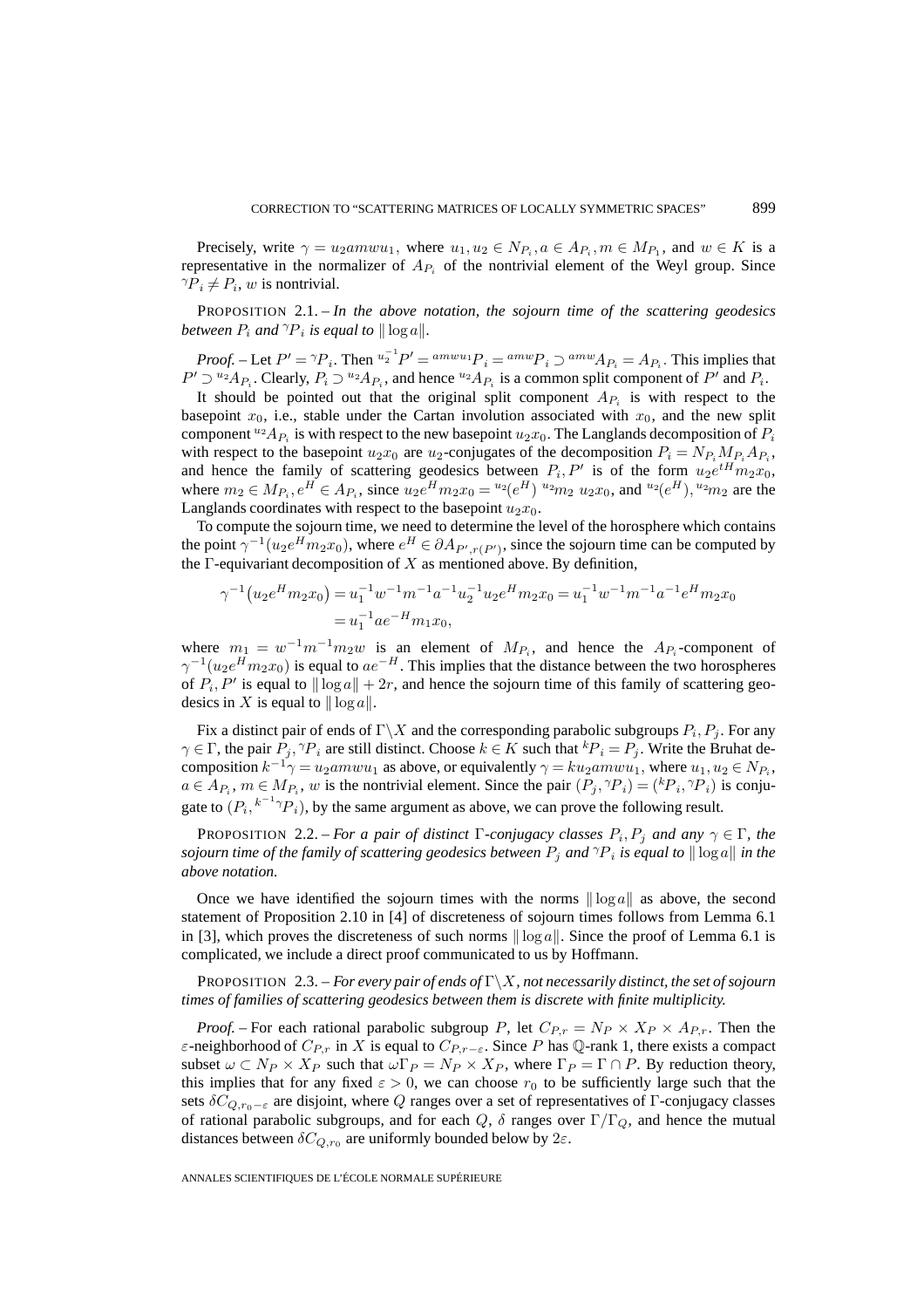Now let  $\gamma$  be a scattering geodesic in X from  ${}^{\delta}Q$  to P with sojourn time less than t. Then, for any  $r \in \mathbb{R}$ ,  $\gamma(\mathbb{R}) \subset C_{P, -t-r} \cup \delta C_{Q,r}$ . However,  $\gamma(\mathbb{R})$  is connected, so  $C_{P, -t-r} \cap \delta C_{Q,r} \neq \emptyset$ . Thus, if  $N_{PQ}(t)$  denotes the number of scattering geodesics in  $\Gamma\backslash X$  between the cusps corresponding to the  $\Gamma$ -conjugacy classes of P and Q of sojourn time less than t, then

$$
N_{PQ}(t) \leq \#\big\{\delta \in \Gamma \cap P \backslash \Gamma / \Gamma \cap Q \mid P \neq \delta Q, C_{P, -t-r} \cap \delta C_{Q,r} \neq \emptyset \big\}.
$$

We note that the double coset  $\Gamma \cap P\backslash \Gamma / \Gamma \cap Q$  parametrizes the families of scattering geodesics between the ends of  $\Gamma \backslash X$  corresponding to Q and P. For any r, let  $S_{P,r} = \omega \times A_{P,r}$  be a Siegel domain such that  $(\Gamma \cap P)S_{P,r} = C_{P,r}$  and that the closure  $S_{P,r_1,r_2}$  of  $S_{P,r_1} - S_{P,r_2}$  is compact for  $r_1 < r_2$ . If  $C_{P,-t-r} \cap \delta C_{Q,r} \neq \emptyset$ , we can find  $\delta' \in (\Gamma \cap P) \delta$  such that  $S_{P,-t-r} \cap \delta' C_{Q,r} \neq \emptyset$ , and hence

$$
N_{PQ}(t) \leq \#\big\{\delta' \in \Gamma/\Gamma \cap Q \mid P \neq \delta'Q, S_{P, -t-r} \cap \delta' C_{Q,r} \neq \emptyset\big\}.
$$

Let us specialize to  $r = r_0$ . By the choice of  $r_0$ ,  $S_{P,r_0} \cap \delta' C_{Q,r_0} = \emptyset$  for all  $\delta' \in \Gamma$ ,  $P \neq \delta' Q$ , and hence

$$
N_{PQ}(t) \leq \#\big\{\delta \in \Gamma/\Gamma \cap Q \mid P \neq \delta Q, S_{P,-t-r_0,r_0} \cap \delta C_{Q,r_0} \neq \emptyset \big\}.
$$

For every  $\delta$  contributing to this sum we choose a point in  $S_{P,-t-r_0,r_0} \cap \delta C_{Q,r_0}$ . These points have mutual distance bounded away from zero, and by the compactness of  $S_{P,-t-T0,T0}$  they must be finite in number. This proves that  $N_{PQ}(t)$  is finite.

### **3. Comments**

The generalization of Guillemin's formula in [3, Theorem 7.1] is called factorization of the scattering matrix, and is an important ingredient of the invariant trace formula in [3, Theorem 6.4]. The approach is quite algebraic, and the geometric structure of the scattering geodesics is not transparent in this formula.

On the other hand, the result in [4] is a generalization of Guillemin's formula by identifying geometrically the singular structures of the Fourier transform of the scattering matrix. In fact, such a relation between the periods of oscillation of the scattering matrix and the sojourn times is what Guillemin sought after in general [1, p. 75]. The dimension of the smooth families of the scattering geodesics is reflected in the size of the singularities, and the sojourn times determine the locations of the singularities. The different roles they play correspond to the factorization of the scattering matrix in [3] as a product of the Knapp–Stein intertwining operator and generalized Hecke operators. When we wrote [4], we were not aware of [3], or the relation between the sojourn time and the Bruhat decomposition in Propositions 2.1 and 2.2. In [1, p. 84, Eq. (B.2)], a formula for the unnormalized sojourn time is given. It can be shown that the formula for the normalized sojourn time is the same as the one given here in terms of the Bruhat decomposition. This relation between the sojourn time and the Bruhat decomposition in Propositions 2.1 and 2.2 gives more structure to the sojourn time.

#### **REFERENCES**

- [1] GUILLEMIN V., Sojourn times and asymptotic properties of the scattering matrix, *Publ. RIMS, Kyoto Univ. 12 Suppl.* (1977) 69–88.
- [2] HOFFMANN W., *Review of [4] in Math. Review*, AMS, 2002.
- [3] HOFFMANN W., An invariant trace formula for rank one lattices, *Math. Nachr.* **207** (1999) 93–131.